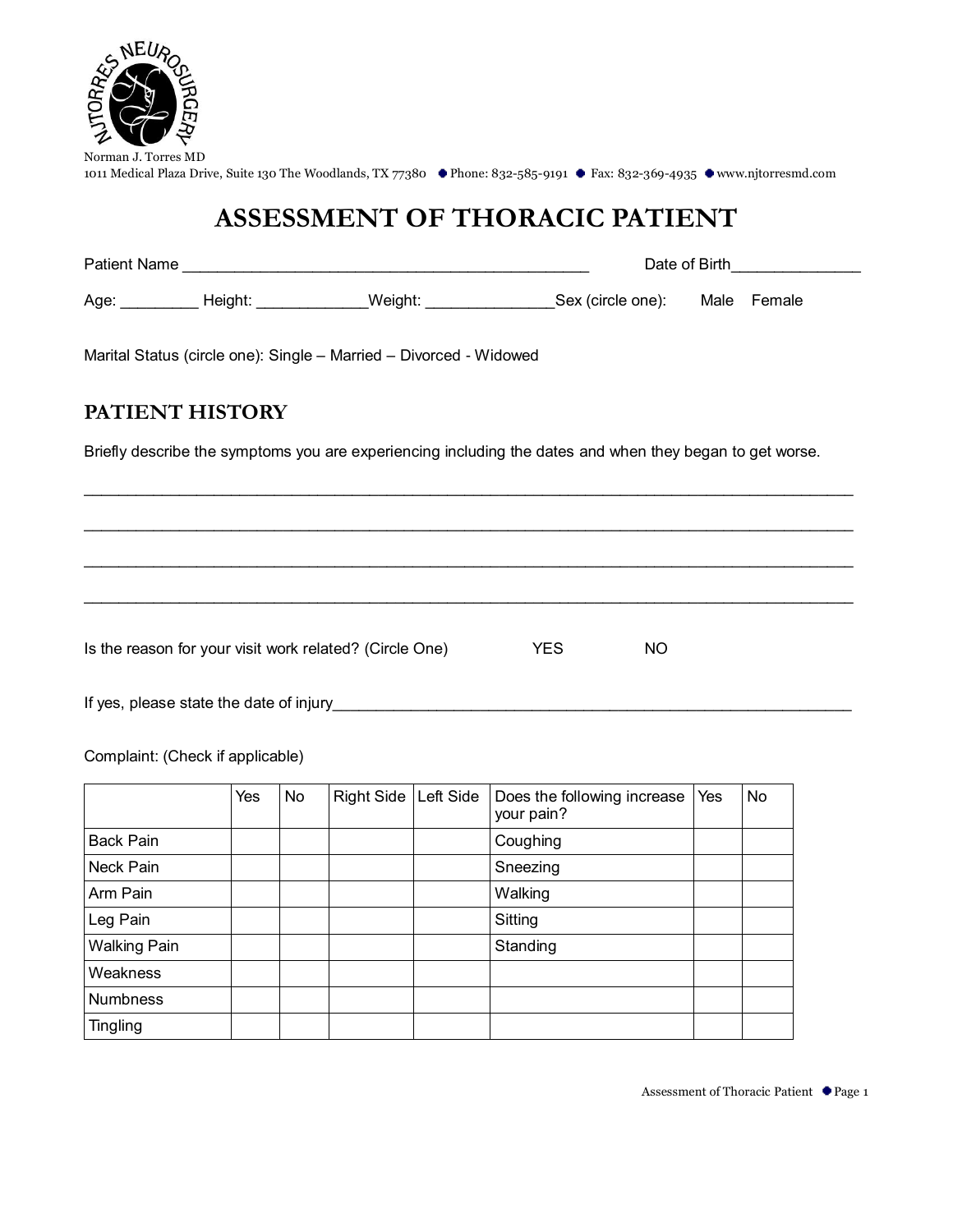

| Patient Name                                       |              |             |              |       |
|----------------------------------------------------|--------------|-------------|--------------|-------|
| Are bladder functions normal? (Circle One)         | <b>YES</b>   | NO.         |              |       |
| Are bowel functions normal? (Circle One)           | YES          | NO.         |              |       |
| Any changes in walking? (Circle One)<br><b>YES</b> | <b>NO</b>    |             |              |       |
| How long have you had the above symptoms?          | (Circle One) | <b>DAYS</b> | <b>WEEKS</b> | YEARS |

What treatment have you had for the above symptoms?

|                    | Yes | No | Date | Please specify |
|--------------------|-----|----|------|----------------|
| Anti-Inflammatory  |     |    |      |                |
| Muscle Relaxant    |     |    |      |                |
| Pain Reliever      |     |    |      |                |
| Physical Therapy   |     |    |      |                |
| Steroid Injections |     |    |      |                |
| Chiropractor       |     |    |      |                |

#### What testing have you had for the above symptoms?

|                | Yes | No | Date | Where |
|----------------|-----|----|------|-------|
| Plain X-rays   |     |    |      |       |
| <b>MRI</b>     |     |    |      |       |
| Myelogram      |     |    |      |       |
| CT Scans       |     |    |      |       |
| <b>EMG/NCS</b> |     |    |      |       |
| Other          |     |    |      |       |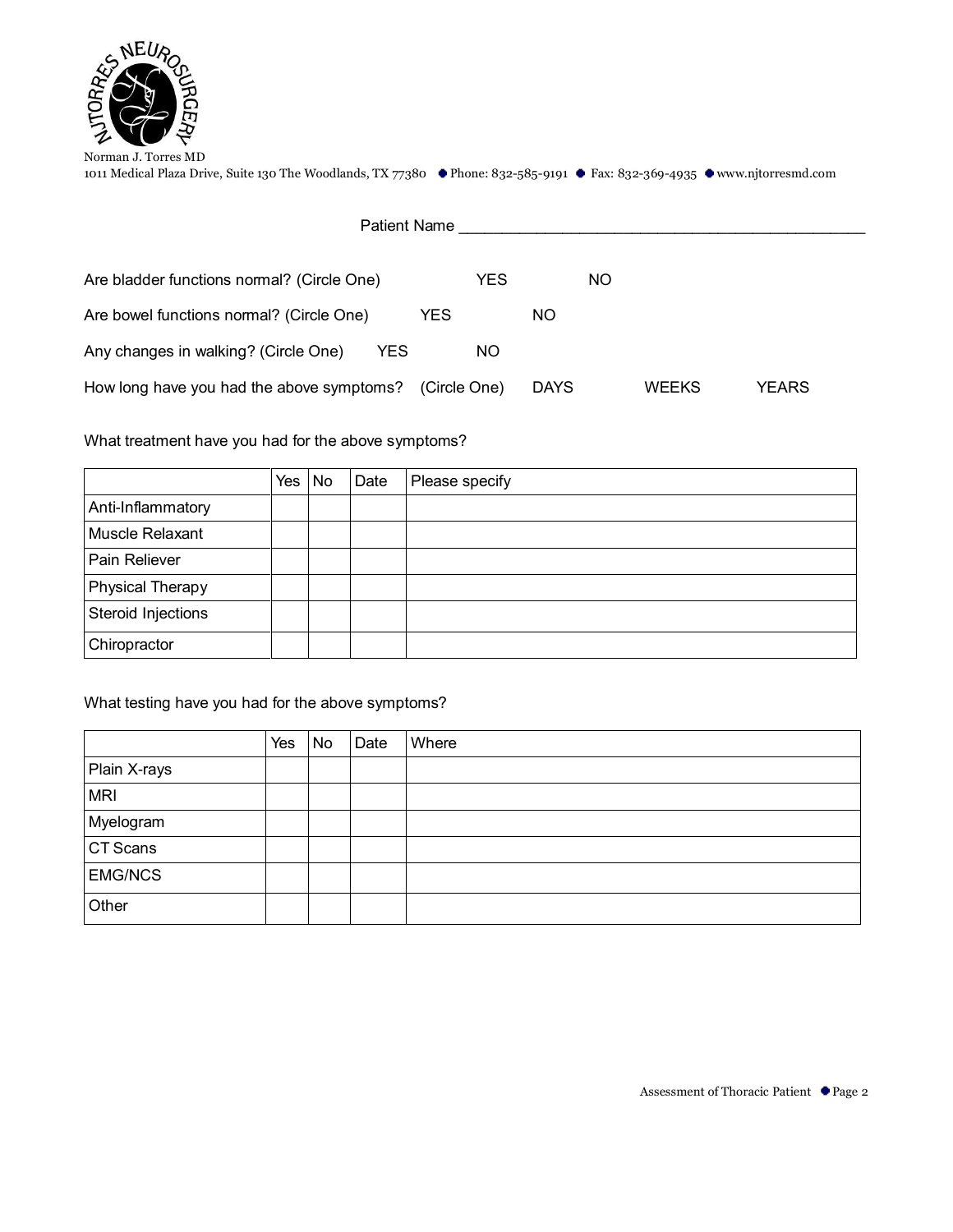

| Norman J. Torres MD                                                                                                        |  |  |
|----------------------------------------------------------------------------------------------------------------------------|--|--|
| 1011 Medical Plaza Drive, Suite 130 The Woodlands, TX 77380 ● Phone: 832-585-9191 ● Fax: 832-369-4935 ● www.njtorresmd.com |  |  |

Patient Name

## **SOCIAL AND OCCUPATIONAL HISTORY**

Occupation: \_\_\_\_\_\_\_\_\_\_\_\_\_\_\_\_\_\_\_\_\_\_\_\_\_\_\_\_\_\_\_\_\_\_\_ Does your job require you to lift? \_\_\_\_\_\_\_\_\_ How much? Right or Left handed? \_\_\_\_\_\_\_\_\_\_\_\_\_\_\_\_\_\_\_\_\_\_ Do you or have you ever used Tobacco products? (Circle One) YES NO Do you or have you ever used Alcoholic Beverages? (Circle One) YES NO Do you or have you ever used Street Drugs? (Circle One) YES NO **MEDICATIONS AND ALLERGIES** Are you allergic to any medication? (Circle One) YES NO Please list any if answered YES:  $\mathcal{L}_\text{max}$  , and the contribution of the contribution of the contribution of the contribution of the contribution of the contribution of the contribution of the contribution of the contribution of the contribution of t

List any medication you are currently taking including amount and frequency:

| Medication | Dosage | Frequency |
|------------|--------|-----------|
|            |        |           |
|            |        |           |
|            |        |           |
|            |        |           |
|            |        |           |
|            |        |           |

 $\mathcal{L}_\mathcal{L} = \mathcal{L}_\mathcal{L} = \mathcal{L}_\mathcal{L} = \mathcal{L}_\mathcal{L} = \mathcal{L}_\mathcal{L} = \mathcal{L}_\mathcal{L} = \mathcal{L}_\mathcal{L} = \mathcal{L}_\mathcal{L} = \mathcal{L}_\mathcal{L} = \mathcal{L}_\mathcal{L} = \mathcal{L}_\mathcal{L} = \mathcal{L}_\mathcal{L} = \mathcal{L}_\mathcal{L} = \mathcal{L}_\mathcal{L} = \mathcal{L}_\mathcal{L} = \mathcal{L}_\mathcal{L} = \mathcal{L}_\mathcal{L}$ 

 $\mathcal{L}_\text{max}$  , and the contribution of the contribution of the contribution of the contribution of the contribution of the contribution of the contribution of the contribution of the contribution of the contribution of t

 $\mathcal{L}_\mathcal{L} = \mathcal{L}_\mathcal{L} = \mathcal{L}_\mathcal{L} = \mathcal{L}_\mathcal{L} = \mathcal{L}_\mathcal{L} = \mathcal{L}_\mathcal{L} = \mathcal{L}_\mathcal{L} = \mathcal{L}_\mathcal{L} = \mathcal{L}_\mathcal{L} = \mathcal{L}_\mathcal{L} = \mathcal{L}_\mathcal{L} = \mathcal{L}_\mathcal{L} = \mathcal{L}_\mathcal{L} = \mathcal{L}_\mathcal{L} = \mathcal{L}_\mathcal{L} = \mathcal{L}_\mathcal{L} = \mathcal{L}_\mathcal{L}$ 

Assessment of Thoracic Patient ● Page 3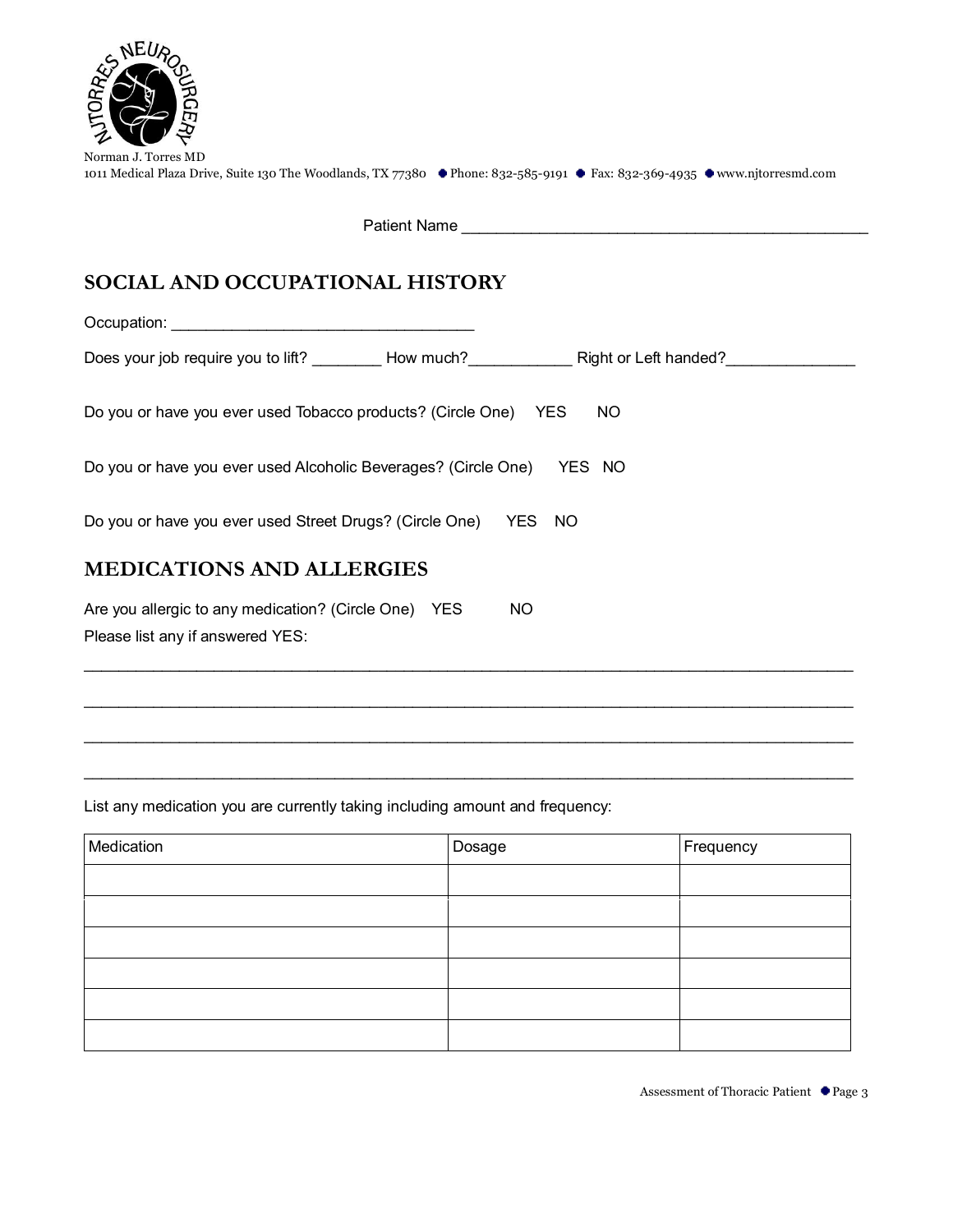

Patient Name \_\_\_\_\_\_\_\_\_\_\_\_\_\_\_\_\_\_\_\_\_\_\_\_\_\_\_\_\_\_\_\_\_\_\_\_\_\_\_\_\_\_\_\_\_\_\_

### **PAST MEDICAL HISTORY**

List any Surgeries with dates which you have had:

| Surgery | Date |
|---------|------|
|         |      |
|         |      |
|         |      |

List any serious illnesses, injuries and/or accidents including dates:

| Illness | Date |
|---------|------|
|         |      |
|         |      |
|         |      |

#### **Do you have or have ever had:**

| Glaucoma                   | Yes.       | No  | <b>Thyroid Disorder</b> | Yes        | No  | <b>Bronchitis</b>        | Yes        | No. |
|----------------------------|------------|-----|-------------------------|------------|-----|--------------------------|------------|-----|
| Pneumonia                  | Yes        | No. | <b>Diabetes</b>         | Yes        | No. | Tonsillitis              | <b>Yes</b> | No. |
| Asthma                     | Yes        | No  | <b>Hepatitis</b>        | <b>Yes</b> | No. | Colitis                  | Yes        | No. |
| Cholesterol                | Yes.       | No. | Arthritis               | Yes        | No. | Suicide                  | Yes        | No. |
| <b>High Blood Pressure</b> | Yes        | No. | <b>Kidney Disease</b>   | <b>Yes</b> | No. | <b>Bladder Infection</b> | Yes        | No. |
| <b>Stroke</b>              | <b>Yes</b> | No. | Anxiety                 | Yes        | No. | <b>Gall Stones</b>       | Yes        | No. |
| <b>Heart Attack</b>        | Yes        | No  | Seizures                | <b>Yes</b> | No. | Stomach Ulcers           | Yes        | No. |
| <b>Rheumatic Heart</b>     | Yes        | No. | Depression              | Yes        | No. | <b>Blood Clots</b>       | Yes        | No. |
| Congenital Heart           | Yes        | No. | Alzheimer's/Dementia    | Yes        | No  | <b>Bleeding Tendency</b> | Yes        | No. |
| <b>Heart Failure</b>       | Yes        | No. |                         | Yes        | No  | Migraine                 | Yes        | No. |
| <b>Heart Disease</b>       | Yes        | No. | <b>Tuberculosis</b>     | Yes        | No  | High Fever               | Yes        | No. |
| Murmur                     | <b>Yes</b> | No. | AIDS/HIV                | Yes        | No. | Other:                   |            |     |